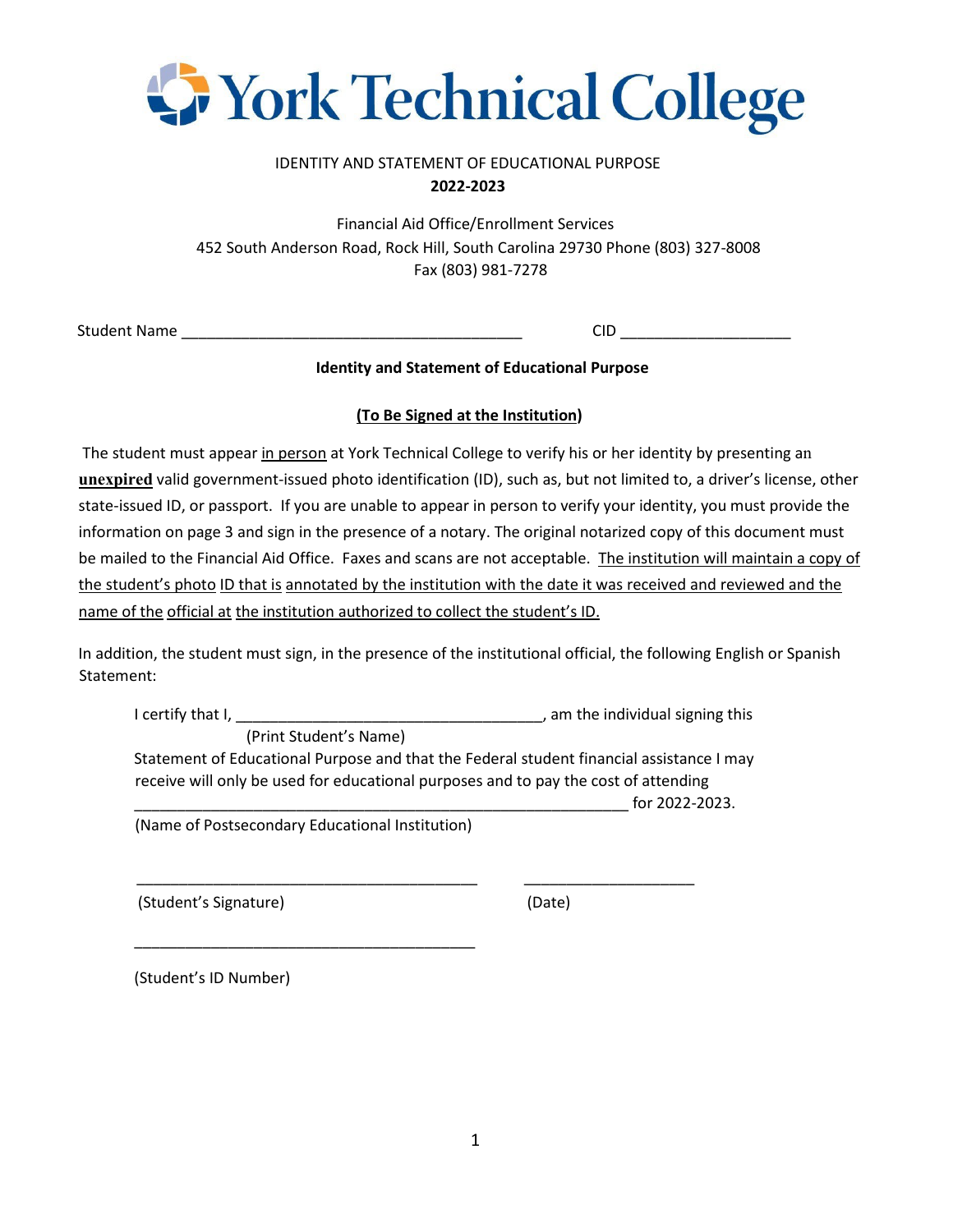#### **Declaración de Propósito Educativo**

Certifico que yo, \_\_\_\_\_\_\_\_\_\_\_\_\_\_\_\_\_\_\_\_\_\_\_\_\_, soy el individuo que firma esta

[Imprimir Nombre del Estudiante]

Declaración de Finalidad Educativa y que la ayuda financiera federal estudiantil que yo pueda

recibir, sólo será utilizada para fines educativos y para pagar el costo de asistir a

\_\_\_\_\_\_\_\_\_\_\_\_\_\_\_\_\_\_\_\_\_\_\_\_\_\_\_\_\_\_\_\_\_\_\_\_\_\_\_\_ \_\_\_\_\_\_\_\_\_\_\_\_\_\_\_\_\_\_\_\_

\_\_\_\_\_\_\_\_\_\_\_\_\_\_\_\_\_\_\_\_\_\_\_\_\_\_\_\_\_\_\_\_\_\_\_\_ para 2022–2023.

[Imprimir Nombre de

Institución Educativa Postsecundaria]

[Firma del Estudiante] [la Fecha]

[Número de Identificación del Estudiante]

\_\_\_\_\_\_\_\_\_\_\_\_\_\_\_\_\_\_\_\_\_\_\_\_\_\_\_\_\_\_\_\_\_\_\_\_\_\_\_\_

**Note to Enrollment Services Staff**: You must attach the documentation to this form. **Make sure it is date stamped and includes your initials.**